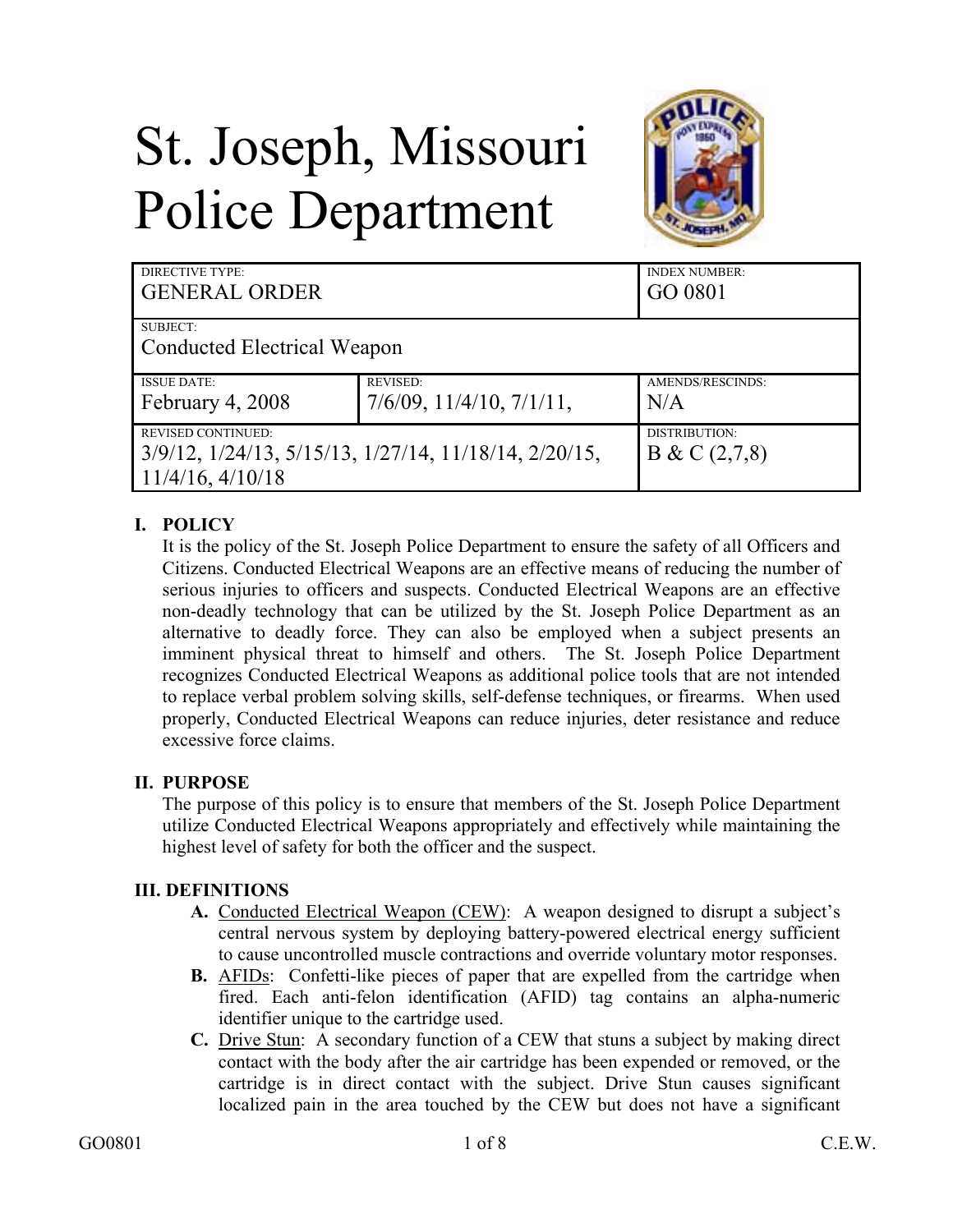effect on the central nervous system. Drive stun does not incapacitate a subject but may assist in taking him into custody.

- **D.** Air Cartridge: A replaceable cartridge for a CEW, which uses compressed nitrogen to fire two barbed probes on thin connecting wire sending a high voltage/low current signal into a subject.
- **E.** XDPM (Extended Warranty Digital Power Magazine): The power supply for the CEW. It also contains warranty information and updates to the CEW.

## **IV.PROCEDURES**

## **A. Authorized Users**

- **1.** Only officers who have satisfactorily completed the St. Joseph Police Department's approved training course shall be authorized to carry CEW's.
- **2.** Officers carrying a CEW will be required to qualify annually in the use of the weapon.
- **3.** Officers carrying the weapon shall conduct a spark test at the beginning of each shift ensuring that the device is working properly.
- **4.** No changes, alterations, modifications or substitutions shall be made to the CEW.
- **5.** Only an authorized vendor/certified instructor may make repairs to the CEW.

## **B. Weapon Readiness**

- **1.** The device will be carried in an approved holster on the side of the body opposite the service handgun. Officers not assigned to uniformed patrol may utilize other department approved holsters and carry the weapon consistent with departmental training.
- **2.** The device shall be carried fully armed with the safety on in preparation for immediate use when authorized.
- **3.** Officers authorized to use the device shall be issued a minimum of one spare cartridge as a backup in case of cartridge failure, the need for redeployment, or in case the first cartridge leads break during engagement. The spare cartridges shall be stored and carried in a manner consistent with training and the cartridges replaced consistent with the manufacturer's expiration requirements.
- **4.** Only agency/vendor approved battery power sources shall be used in the CEW.

## **C. Deployment:**

- **1.** Members of the St. Joseph Police Department are not authorized to draw or display the CEW, except for training, unless the circumstances create reasonable belief that it may be necessary to use it. The CEW will be handled in the same manner as a firearm and will be secured, upon request, prior to entering any detention facility.
- **2.** There are four separate types of reportable CEW applications.
	- **a. Spark Display** A non-contact demonstration of the CEW's ability to discharge electricity. This is conducted only when the cartridge has been removed from the weapon. The purpose of this display is to convince the subject to comply with a lawful order and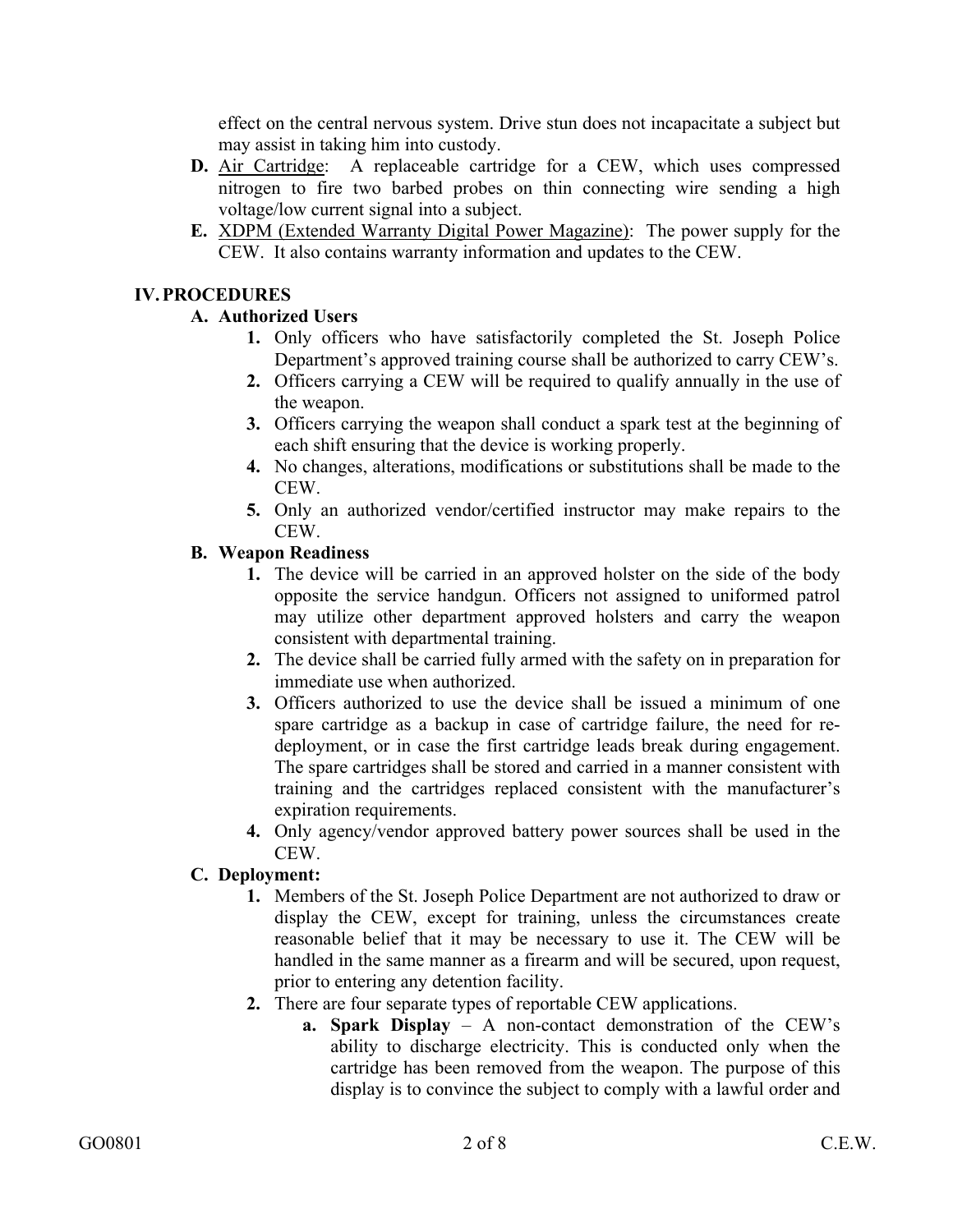avoid the CEW from being deployed in the Drive Stun or Probe mode.

- **b. Laser Painting** A non-contact demonstration of the presence of the CEW. The purpose of this display is to convince the subject to comply with a lawful order and avoid the CEW from being deployed in the Drive Stun or Probe mode. The laser light should be directed to the body and should not be aimed at the subject's eyes.
- **c. Drive Stun** Contact is made by pressing the front of the CEW (cartridge may be removed) into the body of a subject resisting lawful orders, and activating the CEW. The Drive Stun does not incapacitate a subject but may assist in taking the subject into custody. If a CEW is fired using the cartridge at a distance of less than three inches, the effect will be very similar to a Drive Stun.
- **d. Probe Deployment**  The CEW is most effective when the cartridge is fired and the probes/darts make direct contact with the subject. Proper application will result in temporary immobilization of the subject and provide the officer a "window of opportunity" in which to take the subject safely into custody. Optimum range for probe deployment is 7 to 15 feet. Deployment of the CEW cartridge at distances of less than three inches will not result in temporary immobilization or central nervous system disruption.
- **3.** The CEW will be a hard empty hand technique on the St. Joseph Police Department Use of Force Continuum. **It should not be used AFTER** OC spray deployment. The CEW is one of the options available to officers. The CEW, like the baton, OC spray or empty hand techniques, may not be effective in every situation. Officers must assess the effectiveness of each application and determine whether further applications are warranted or a different tactic should be employed. The decision to use the CEW will be dependent upon the actions of the suspect, the threat facing the officer, and the totality of circumstances surrounding the incident.
- **4.** The CEW shall not be used on passive, non-violent or non-threatening subjects. It shall be deployed only in circumstances where it is deemed reasonably necessary to control a dangerous or violent subject, or a subject that has demonstrated the intent to be dangerous or violent toward themselves, the officer or another person.
- **5.** The CEW shall be deployed when attempts to subdue the subject by other means such as verbal direction, defensive tactics, etc. have been, or will likely be, ineffective in the situation at hand; or there is a reasonable expectation that it will be unsafe for officers to approach within personal contact range of the subject.
- **6.** The CEW may be used when a subject is offering threatening, aggressive or violent resistance pursuant to an officer attempting to conduct legal law enforcement activities.
	- **a.** Levels of Resistance: A member's "control action" to resistance shall be based on the member's perception of the level of resistance.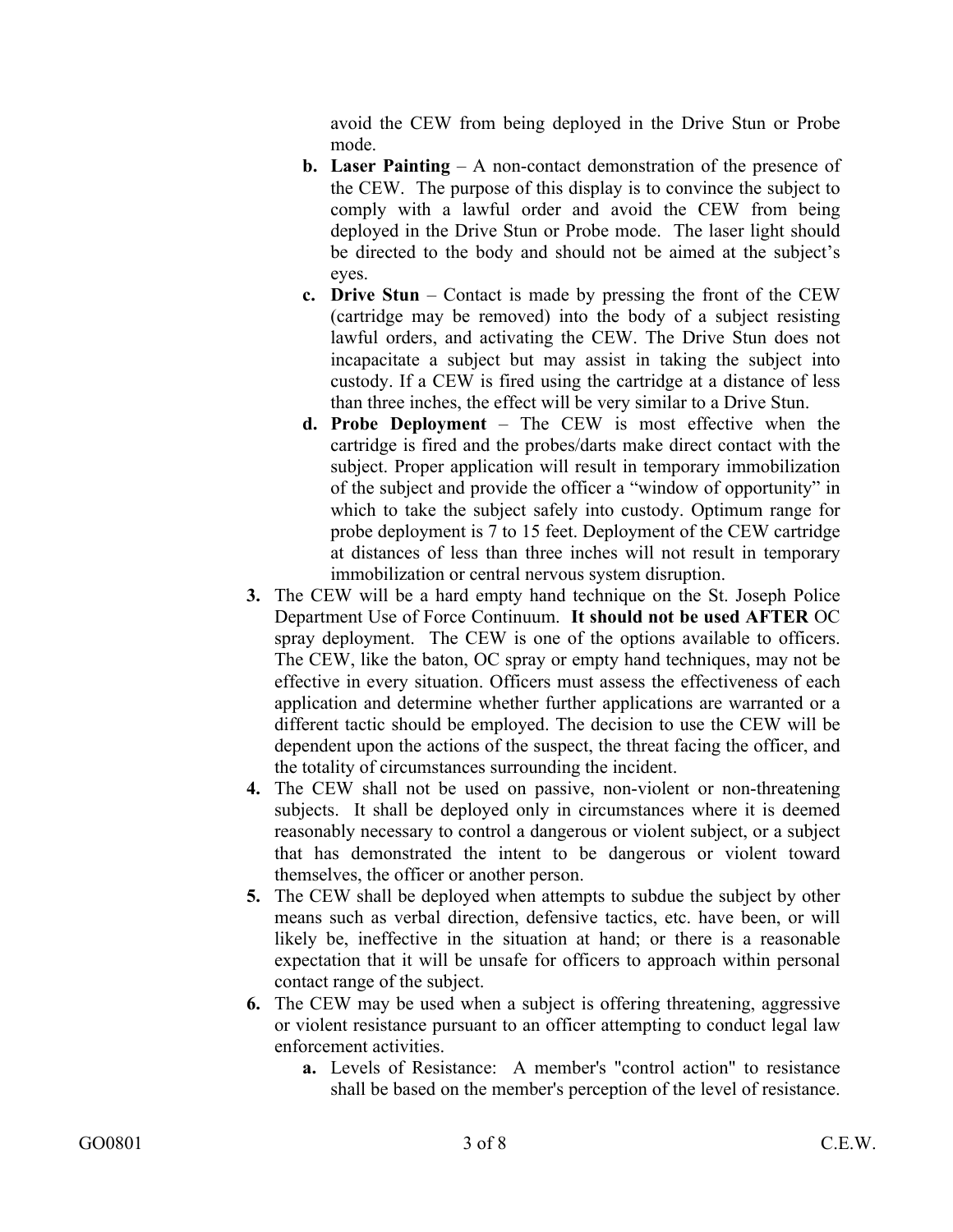The level of resistance continuum is provided below, #1 being the lowest level on the continuum, continuing up to #6, which is the highest level:

- **1)** Psychological Intimidation: Non-verbal actions and/or body language that indicate control methods are necessary to prevent a subject from injuring himself/herself or others. These may include clenched fists, an aggressive stance, or a blank expression that may warn the member of the subject's emotional state.
- **2)** Verbal Non-Compliance: Dialogue in the form of threats or other resistance.
- **3)** Passive Resistance: The subject resists control by the use of passive, physical actions with no attempt to defeat the physical contact of the member. Passive resistance is the lowest level of physical resistance.
- **4)** Defensive/Escape Resistance: The subject attempts to push, pull, or run away in a manner that does not allow the member to establish control. There is no attempt by the subject to strike or harm the member.
- **5)** Active Aggression: Physical action of assault from a subject.
- **6)** Aggravated Active Aggression: The subject is assaulting a member with a weapon and/or using techniques or objects which could result in death or serious physical harm to the member or others.

## **The CEW may be used when it is reasonably necessary to prevent the level of resistance of the subject from escalating to a higher level.**

- **8.** The CEW **will not** be used:
	- **a.** When the officer knows a subject has come in contact with flammable liquids or is in a flammable atmosphere;
	- **b.** When the subject is in a position where a fall may cause substantial injury or death;
	- **c.** Punitively for purposes of coercion, or in an unjustified manner;
	- **d.** When a prisoner is handcuffed, unless compelling justification is present **(i.e. assaultive behavior, and a detailed report must be written to justify the use on such individuals)**;
	- **e.** To escort or jab individuals;
	- **f.** To awaken unconscious or intoxicated individuals;
	- **g.** When the subject is visibly pregnant, unless deadly force is the only other option; or
	- **h.** When a subject is verbally non-compliant in a non-threatening manner or is offering only passive non-violent resistance.
- **9.** The CEW **should not** be used in the following circumstances (unless there are compelling reasons to do so which can be clearly articulated):
	- **a.** When the subject is operating a motor vehicle;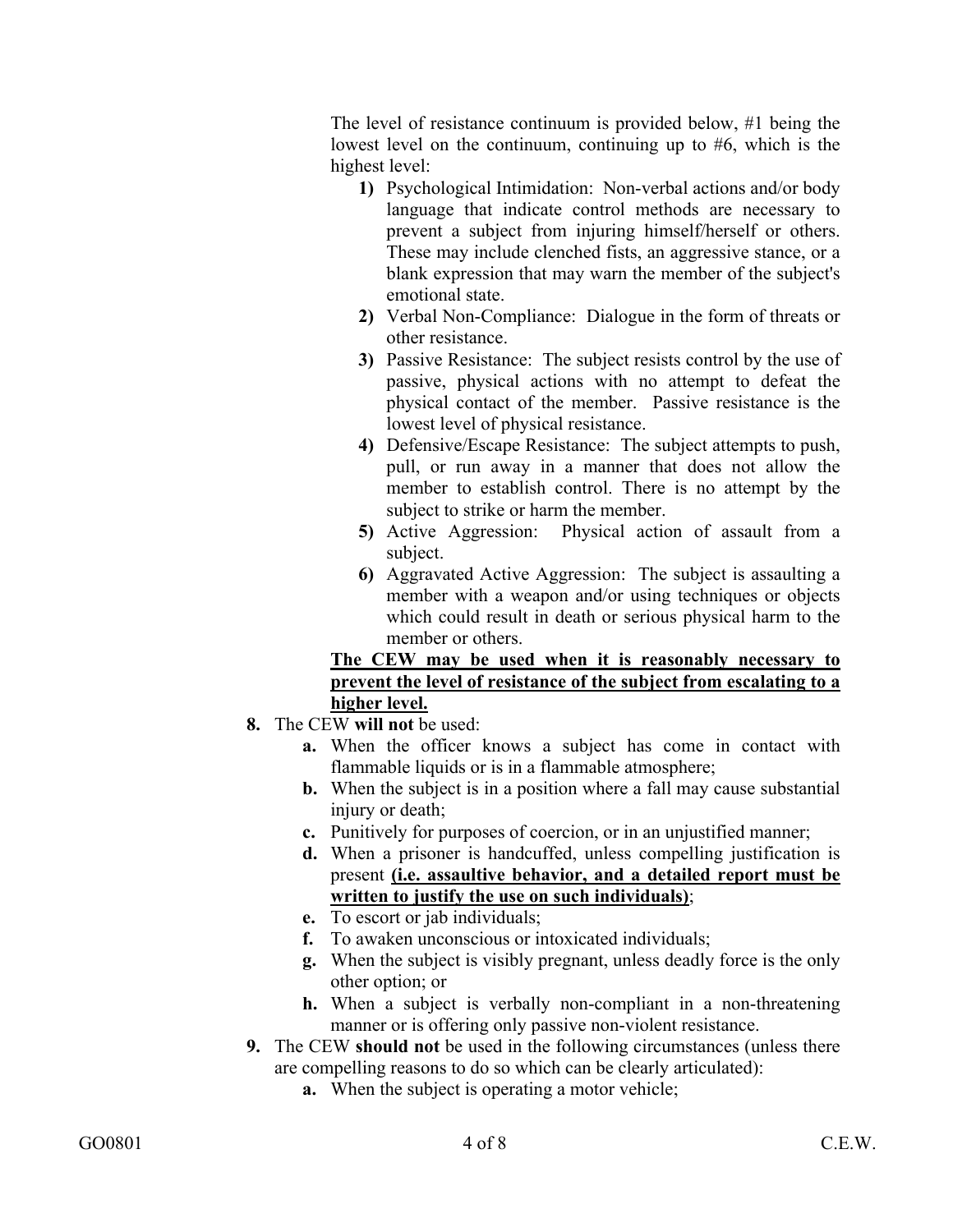- **b.** When the subject is holding a firearm, **unless a lethal cover officer is immediately proximal to the Taser officer;**
- **c.** When the subject is at the extremes of age (juveniles obviously weighing less than 80 pounds, elderly, physically disabled, or obviously frail or small stature);
- **d.** In a situation where deadly force is clearly justifiable unless another officer is present and capable of providing deadly force to protect the officers and/or civilians as necessary;
- **e.** By **multiple officers on the same subject**, unless extenuating circumstance exist (i.e. probe miss by one officer, broken wire, CEW malfunction, extremely violent subject etc.);
- **f.** When a subject resists by flight, where the flight alone is the sole justification for deploying the CEW.
	- **1)** Prior to deploying the CEW on a fleeing subject, the officer should consider such factors as:
		- **a)** The severity of the offense;
		- **b)** Any immediate threat to the safety of the officer or others posed by the suspect;
		- **c)** The ability of the officer to safely affect the arrest without CEW deployment; and
		- **d)** The risk of secondary injury to the subject, who could fall from a running position.

**Officers must understand that repeated applications and continuous cycling of CEW's may increase the risk of death or serious injury and should be avoided.** 

# **D. Training and Certification:**

Instructors who have been certified by TASER International will be the only authorized persons to instruct on the device. Training will be conducted in accordance with department protocols. Officers authorized to use a CEW must successfully complete an initial certification training course, to include written and practical tests. Once certified, officers must attend annual re-certification training. All commissioned officers must obtain and maintain a current certification.

# **E. Equipment Care and Handling:**

Officers will use only authorized equipment from the vendor of the CEW that is issued by the St. Joseph Police Department. The CEW will be equipped with an XDPM. The battery display will be checked at the beginning of each shift. The CEW will be inspected for damage, cleanliness and batteries recharged/exchanged when required by the officer. A reading of 20% or less will require the XDPM to be removed from service, charged and replaced with a new XDPM. CEW's must be stored and secured in a climate controlled area—not in a vehicle.

**1.** Officers must conduct a spark check at the beginning of a shift to ensure the CEW is functioning properly. A spark check is an equipment check conducted outside of public view to ensure the CEW is operable. It is conducted by removing the cartridge, test firing the weapon and observing the electrical arc. This spark check does not require completion of a use of force report.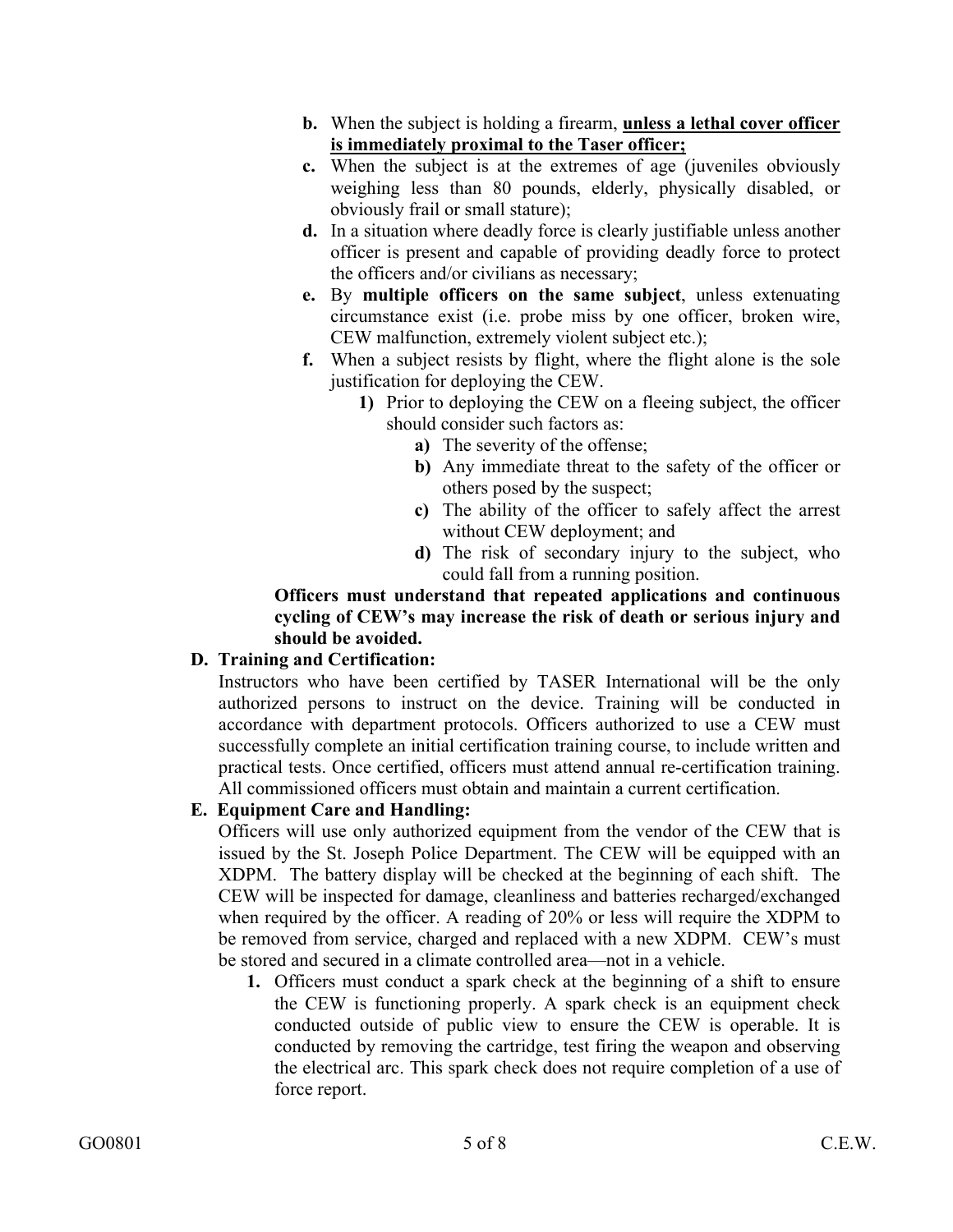**2.** Uniformed officers will carry the CEW in a department issued holster. The holster will be carried on the duty belt, on the side opposite the duty firearm, preferably in the cross draw position.

# **F. Officer Deployment:**

When an officer deploys a CEW he/she:

- **1.** Will give a warning, when practical, to the subject and other officers before firing a CEW at the subject, to avoid sympathetic gunfire.
- **2.** Will consider the center mass of the back as the primary target area. Clothing tends to be tighter on this part of the body and the muscle mass is greater.
- **3.** When encountering subjects wearing heavy or loose clothing on the upper body, the legs should be considered as a target.
- **4.** Will attempt to avoid hitting in sensitive tissue areas such as head, face, neck, groin or female breast area; however probes penetrating these areas will be removed by medical personnel at a medical facility.
- **5.** Will ensure the probes in other areas will be removed from the subject's skin, after the subject is restrained, following procedures received in training.
- **6.** Shall see that the following persons shall be transported to a medical facility for examination following exposure to a CEW. Any person who:
	- **a.** requests medical attention;
	- **b.** is hit in a sensitive area (e.g. face, head, female breasts, male groin) unless cleared by EMS at the scene and refusing medical;
	- **c.** officers have difficulty removing probes (due to probe or barb separation);
	- **d.** does not recover properly after being hit;
	- **e.** is in the category of people on whom the CEW should not be used;
	- **f.** has been energized more than three times;
	- **g.** has had more than one CEW effectively used against him/her in any given incident;
	- **h.** has been subjected to a consecutive or cumulative energy cycle of 15 seconds or more; or
	- **i.** Has exhibited signs of extreme uncontrolled agitation or hyperactivity prior to CEW exposure.
- **7.** Will remember that use of the Drive Stun is discouraged except in situations where the probe deployment is not possible and the immediate application of the Drive Stun will bring a subject displaying active, aggressive or aggravated aggressive resistance safely under control. Multiple Drive Stuns are discouraged and must be justified and articulated in writing. If initial application is ineffective, the officer will reassess the situation and consider other available options.
- **8.** Will remember the risk of positional asphyxia and use a restraint technique that does not impair the subject's respiration following a CEW application.
- **9.** Will take photographs of any serious injuries sustained as a result of Taser deployment. He/she shall also take photos if the suspect complains of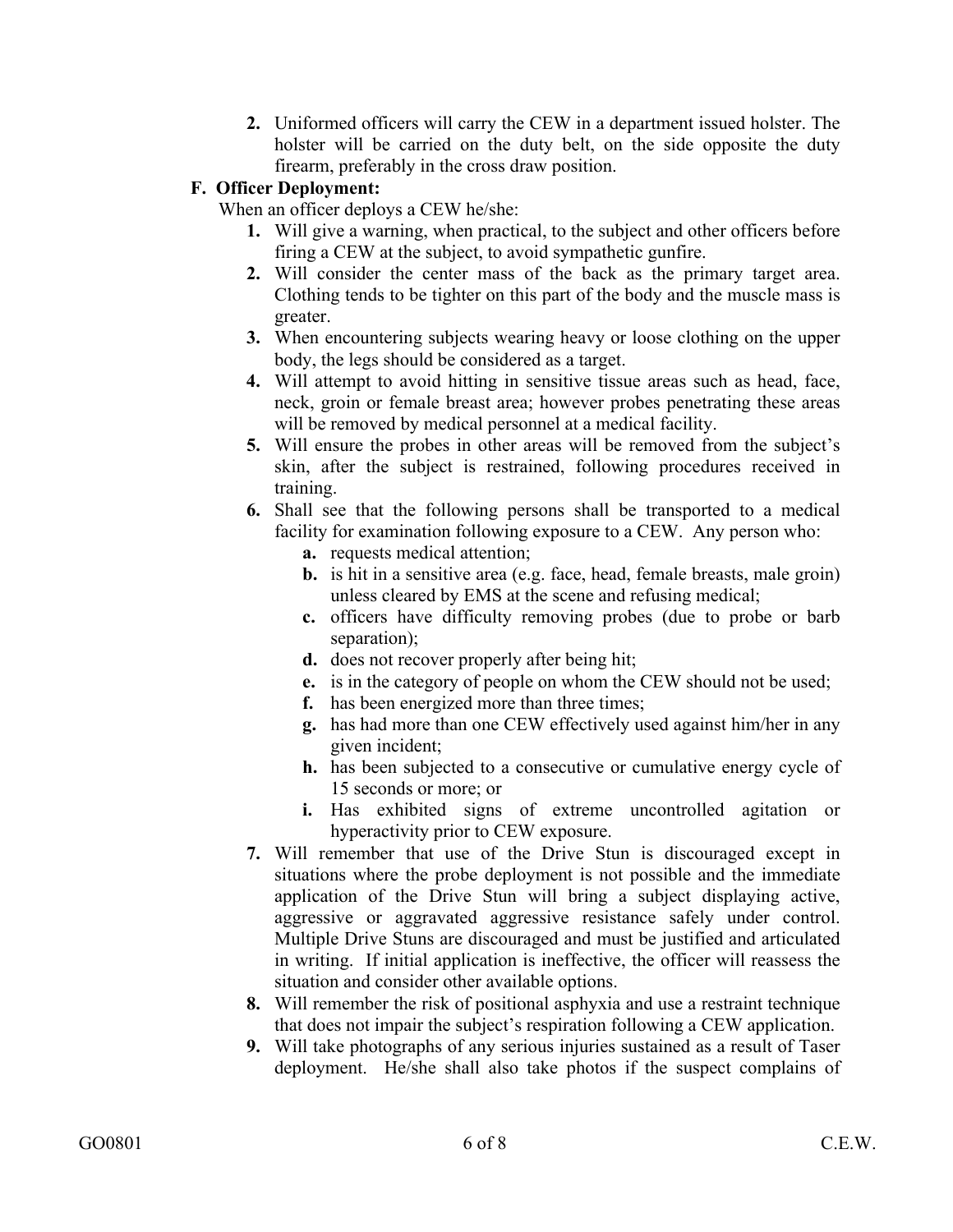injuries sustained from use of the Taser and if probes hit any sensitive areas of the body.

- **10.** When the device has been used operationally, the officer shall collect the cartridge, wire leads, and darts as evidence.
- **11.** Will make notification to immediate supervisor whenever a CEW has been used.
- **12.** Will notify detention personnel at the time of booking that the subject has been struck with a CEW.

## **G. Post Deployment**

## **1. Police Officer**

- **a.** Handles the probes the same as contaminated needles and sharps in accordance with department biohazard disposal procedures.
- **b.** Completes Use of Force Report, Taser Restitution Form (if CEW is fired) and a written account of the circumstances that led to using the CEW. This will occur whenever a CEW is fired, whether a subject is struck or not, when the drive stun mode is used on a subject, when a spark demonstration or laser painting is conducted. Any photos from the event will be booked into evidence in accordance with department policy. (The Taser Restitution Form will be attached to any tickets that are included in the report, to be sent to the appropriate court of jurisdiction.)
- **c.** Places his/her CEW into a Taser evidence locker at the end of his/her shift with all reports covered in this policy. The officer will then use the clear evidence bag to place all cartridges, wires, probes, into and seal. The subject's name, today's date, case number, and cartridge number will be placed on the outside of bag. The bag will then be placed in the provided container in the patrol clerk's office. As soon as practically possible, a Taser Instructor will download the data and return the CEW back into service.
- **d.** Forwards a copy of the use of force to the shift Captain and Professional Standards.

## **2. Supervisor**

- **a.** Notifies Taser Instructor of deployment for weapon download.
- **b.** Ensures that officer(s) completes reports and required photographs are taken.
- **c.** Replaces Taser cartridges to officer.
- **d.** Verifies Taser and pertinent information are secured in Taser locker at end of shift, if download has not been completed.

## **3. Shift Commander**

- **a.** Ensures Taser has been used properly, use of force report completed and accurate and forwarded to Professional Standards.
- **b.** Ensures a control log is maintained for weapon/cartridge checkout and check-in and weapon repairs.

# **4. Taser Instructor**

**a.** Downloads Taser data.